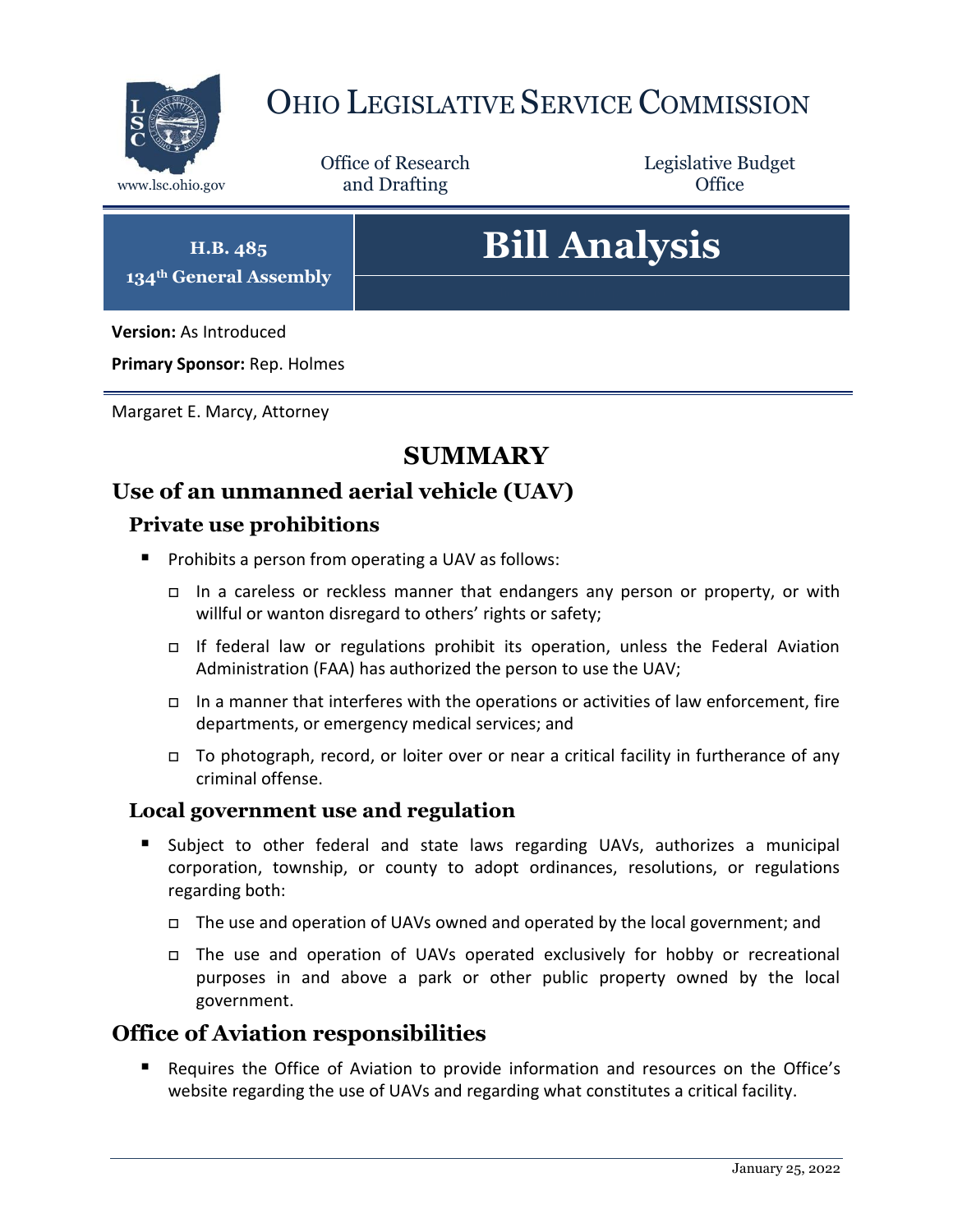### **DETAILED ANALYSIS**

### **Use of an unmanned aerial vehicle (UAV)**

An unmanned aerial vehicle, or UAV (commonly known as a drone), is a powered, aerial vehicle to which all of the following apply:

- It does not carry a human operator and is operated without the possibility of direct human intervention either within or on the vehicle;
- It uses aerodynamic forces to provide lift;
- It can fly autonomously or be piloted remotely; and
- It is either expendable or recoverable.<sup>1</sup>

The use of UAVs and UAV systems, both for private and commercial use, has increased exponentially in recent years.<sup>2</sup> While federal laws, enforced by the Federal Aviation Administration (FAA), regulate the operational safety and licensing requirements for UAVs, state and local laws may regulate and control the locations to launch and land UAVs and other issues, such as privacy concerns.<sup>3</sup> The bill creates statewide regulations related to these issues for Ohio.

### **Private use prohibitions**

The bill creates several prohibitions related to private use of a UAV. The prohibitions and related information regarding exceptions and penalties are in the following table.

| <b>Private use of UAV prohibitions</b>                                                                                                                                            |                  |                                                                   |  |
|-----------------------------------------------------------------------------------------------------------------------------------------------------------------------------------|------------------|-------------------------------------------------------------------|--|
| <b>Prohibition</b>                                                                                                                                                                | <b>Exception</b> | <b>Penalty</b>                                                    |  |
| Operating a UAV in a careless or<br>reckless manner that endangers<br>any person or property or with<br>willful or wanton disregard for<br>other's rights or safety. <sup>4</sup> | None.            | \$500 fine; and/or<br>Up to six months imprisonment. <sup>5</sup> |  |

 $1$  R.C. 4561.50(B).

 $\overline{a}$ 

 $4$  R.C. 4561.15(A)(2).

 $5$  R.C. 4561.15(C).

 $<sup>2</sup>$  A UAV system includes the communication links and components that control the UAV and that are</sup> required for the remote pilot in command to operate the vehicle. R.C. 4561.50(C). "UAS by the Numbers." Federal Aviation Administration. Page modified January 24, 2022. [https://www.faa.gov/uas/resources/by\\_the\\_numbers/.](https://www.faa.gov/uas/resources/by_the_numbers/) Accessed January 25, 2022.

<sup>&</sup>lt;sup>3</sup> 49 United States Code 40103; "FAA Statement – Federal vs. Local Drone Authority." Issued July 20, 2018. [https://www.faa.gov/newsroom/faa-statement-federal-vs-local-drone-authority.](https://www.faa.gov/newsroom/faa-statement-federal-vs-local-drone-authority) Accessed January 24, 2022.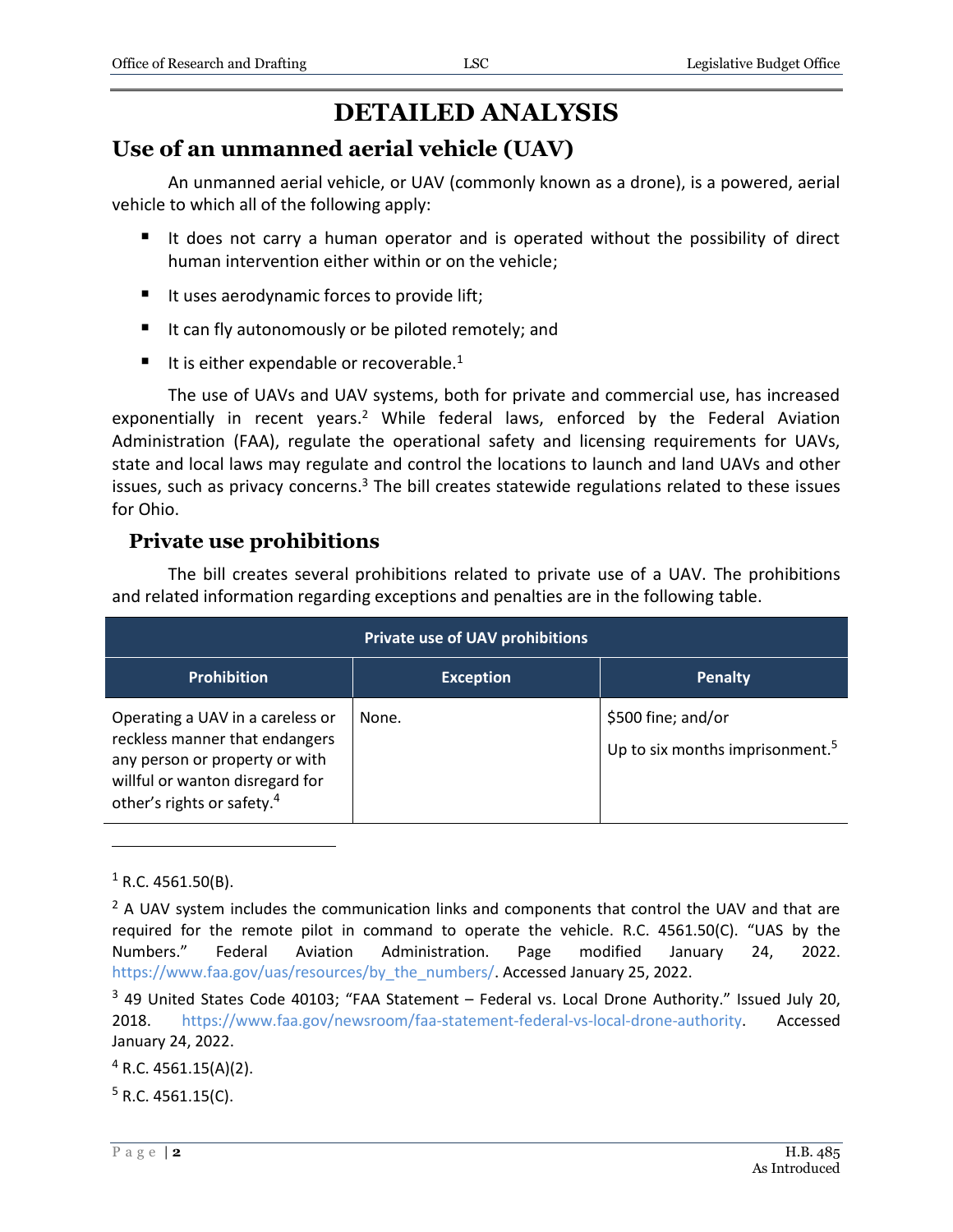| <b>Private use of UAV prohibitions</b>                                                                                                                                                                                   |                                                                                                                                                                                                                                                                                 |                                                                                                                                             |  |
|--------------------------------------------------------------------------------------------------------------------------------------------------------------------------------------------------------------------------|---------------------------------------------------------------------------------------------------------------------------------------------------------------------------------------------------------------------------------------------------------------------------------|---------------------------------------------------------------------------------------------------------------------------------------------|--|
| <b>Prohibition</b>                                                                                                                                                                                                       | <b>Exception</b>                                                                                                                                                                                                                                                                | <b>Penalty</b>                                                                                                                              |  |
| Operating a UAV if federal law or<br>federal regulations (including<br>FAA regulations) prohibit that<br>operation. <sup>6</sup>                                                                                         | This prohibition does not apply if<br>the FAA expressly authorizes a<br>person to operate the UAV in a<br>manner that is otherwise<br>contrary to the general law or<br>regulations. However, the person<br>must abide by the FAA's terms of<br>the authorization. <sup>7</sup> | In addition to any federal<br>penalties, a 1 <sup>st</sup> degree<br>misdemeanor. <sup>8</sup>                                              |  |
| Operating a UAV in a manner<br>that interferes with the<br>operations or activities<br>conducted by law enforcement<br>personnel, fire department<br>personnel, or emergency medical<br>services personnel. <sup>9</sup> | None.                                                                                                                                                                                                                                                                           | 1 <sup>st</sup> degree misdemeanor. <sup>10</sup>                                                                                           |  |
| Operating a UAV or UAV system<br>to intentionally photograph,<br>record, or loiter over or near a<br>critical facility* in furtherance of<br>a criminal offense. <sup>11</sup>                                           | None. <sup>12</sup>                                                                                                                                                                                                                                                             | 4 <sup>th</sup> degree felony for a first<br>offense;<br>3 <sup>rd</sup> degree felony for a second or<br>subsequent offense. <sup>13</sup> |  |

 For purposes of the bill, a "critical facility" means a critical infrastructure facility (e.g., major utilities, railroads, radio/tv transmission facilities, etc.), a commercial distribution center, a courthouse, a public safety or emergency operations facility, a jail or prison, a military installation or facility, or a hospital that receives air ambulance services.<sup>14</sup>

 $\overline{a}$ 

- $7 R.C. 4561.51(A)(2)$ .
- $8$  R.C. 4561.51(D)(1).
- $9$  R.C. 4561.51(B).
- $10$  R.C. 4561.51(D)(1).
- $11$  R.C. 4561.51(C).

<sup>12</sup> It is worth noting that a person who photographs, records, or loiters near a critical infrastructure facility accidentally or for a noncriminal purpose will not be in violation of this prohibition.

 $13$  R.C. 4561.51(D)(2).

<sup>14</sup> R.C. 4561.50(A); R.C. 2911.21, not in the bill.

 $6$  R.C. 4561.51(A)(1).